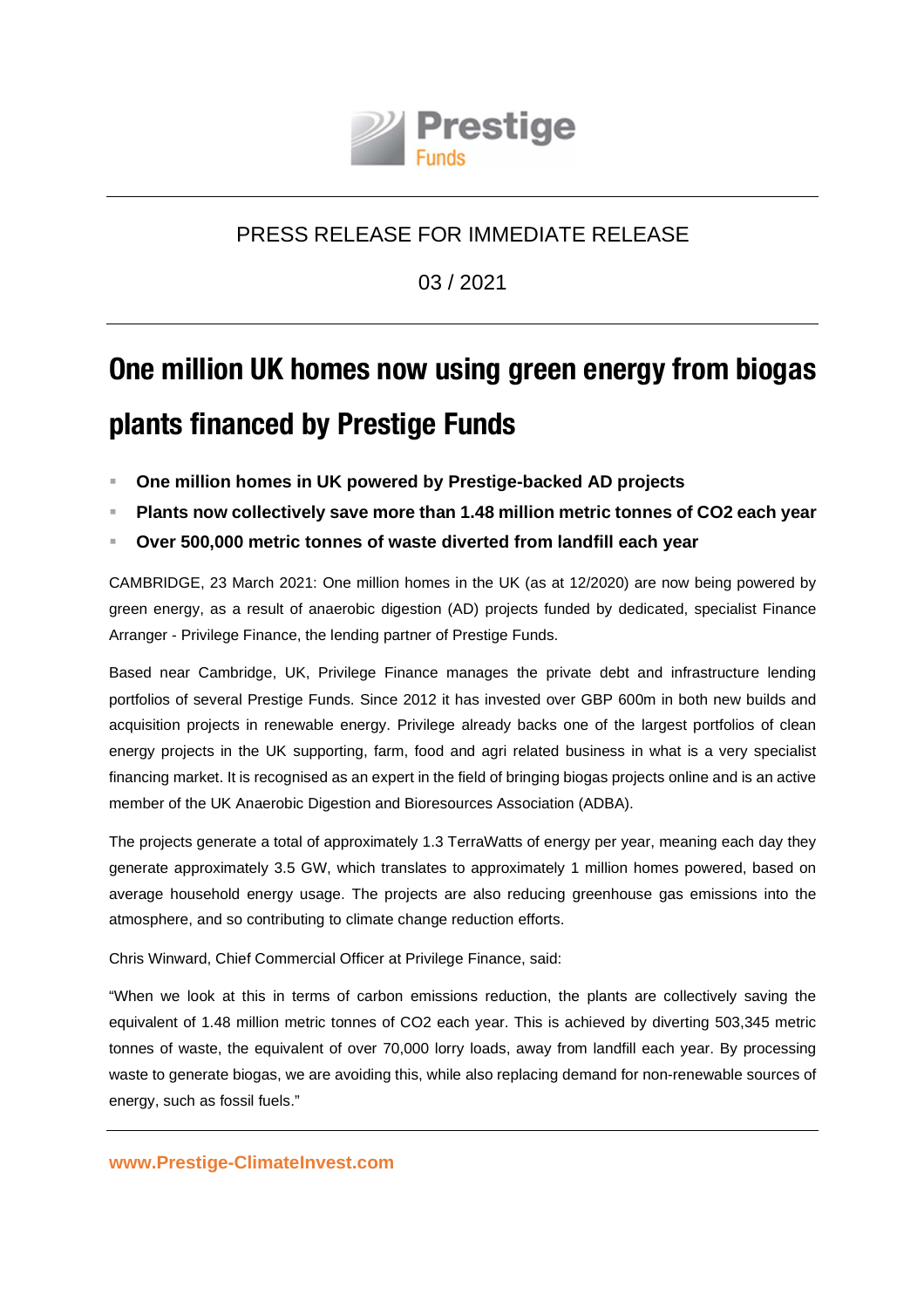

The trend of the climate becoming hotter is yet to be stopped, which is why Prestige Funds and Privilege Finance remain committed to investing in green infrastructure projects.

Enabling projects that will reduce climate change is at the centre of what Privilege Finance does. This year we are delighted to be actively financing projects which will have a positive impact by reducing carbon in the atmosphere."

Craig Reeves, Founder of Prestige group, said:

"This marks profound progress on the part of our dedicated UK renewables infrastructure finance team their technical expertise is starting to pay off with some excellent and measurable results, supporting the UK's transition to a greener economy. Investors seeking fundamental, definable strategies that are making a positive contribution to the battle against climate change can see that at work here."

Prestige operates two dedicated impact investing credit funds in this space with its oldest vehicle operating for over 12 years. In April 2021, Prestige will launch a third dedicated fund in this space and is targeting an exceptionally important part of the UK economy at a critical time in its ongoing development.

"Our portfolios often finance landowners who are taking food, farm and animal waste and turning it into biogas and electricity, projects in turn supported by the UK government." commented Reeves.

Prestige Funds has now raised over USD 2 billion internationally (as at 12/2020) for its range of alternative finance credit funds. In 2020, the wider Prestige group of companies raised approximately USD 300m of non-fund debt from several large financial institutions who provide wholesale funding to established alternative lenders. Prestige and its dedicated, specialist Finance Arrangers are active in the SME market in the UK and the US and have built up a huge amount of in-house expertise in terms of sourcing, analysing, and managing financing for smaller companies. With over 5.7 million small companies in the UK, the SME sector accounts for approximately 99% of the jobs in the UK economy. All of these will almost certainly be affected by government policies and consumer demand associated with climate change.

SOURCE: Prestige Asset Management / Privilege Finance / HM Government

#### ENDS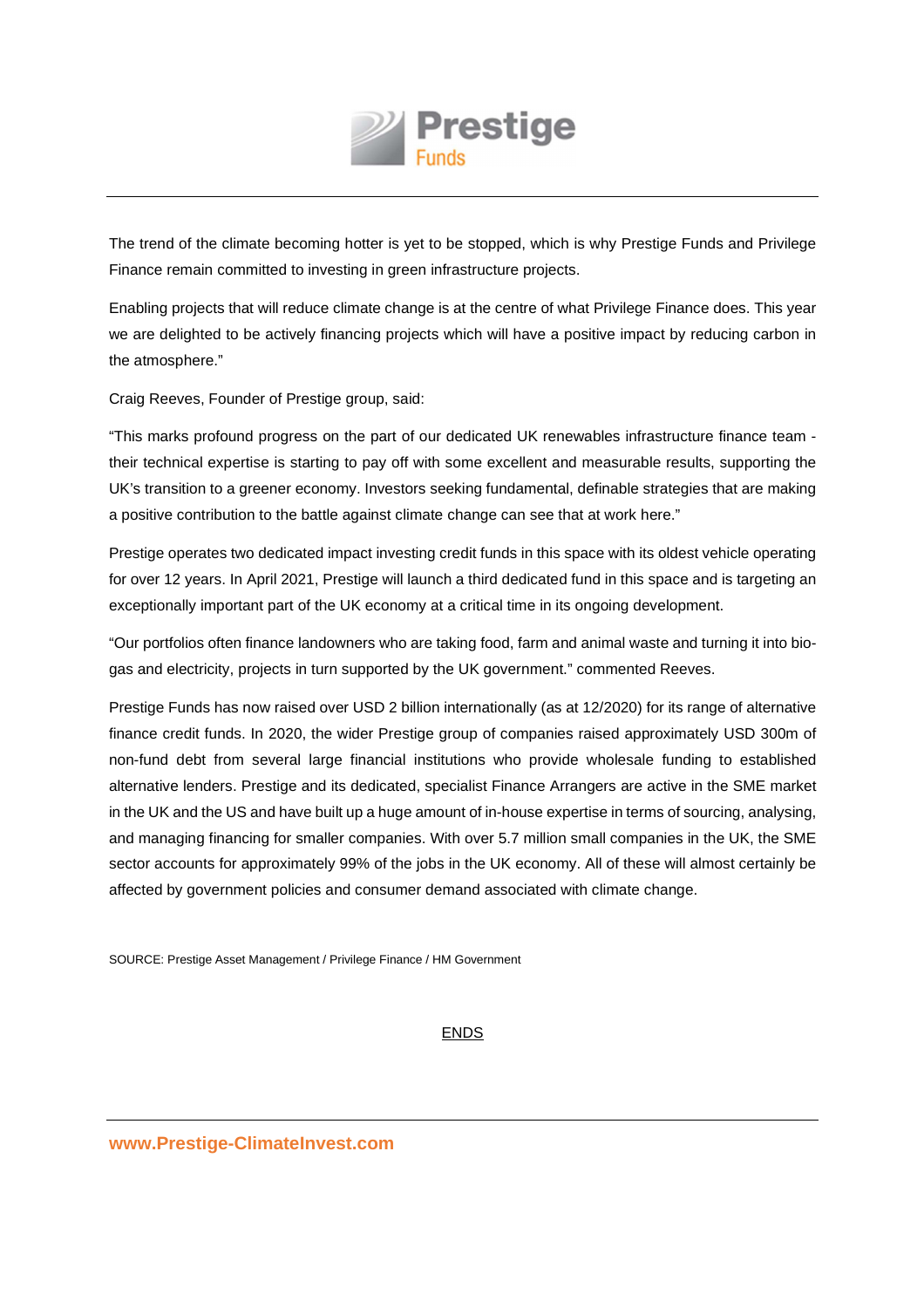

## **The Macro Environment**

With rising costs across almost all industrial and commercial sectors, farming, food and agriculture often remain deeply inefficient while at the same time the UK wastes more food than any other country in Europe and has a rising population. There is an increasing demand to finance in productivity.

Over the last century, the global population has quadrupled. In 1915, there were 1.8 billion people in the world. Today, according to the most recent estimate by the UN, there are 7.3 billion people - and we may reach 9.7 billion by 2050. This growth, along with rising incomes in developing countries (which encourage dietary changes such as eating more protein and meat) are driving up global food demand.

The UK imports approximately 50% of its food requirement while global food demand is expected to increase anywhere between 59-98% by 2050 according to the United Nations. Additionally, the UK wastes more food than any other country in Europe according to research published by the Daily Telegraph newspaper, while research from Bloomberg suggests that food staple prices have doubled since 2000.

This will almost certainly shape agricultural markets in ways we have not seen before. Farmers worldwide will need to increase crop production, either by increasing the amount of agricultural land to grow crops or by enhancing productivity on existing agricultural lands through fertilisers and irrigation and adopting new methods like precision farming. With approximately 66 million people in the UK (of which approximately 8m were born overseas), and 5.7 million SMEs this represents a significant opportunity for investors.

SOURCE: UK Office of National Statistics (ONS)



## **Foodstuff Staples (Index): Q2/2000 - Q2/2018**

SOURCE: Bloomberg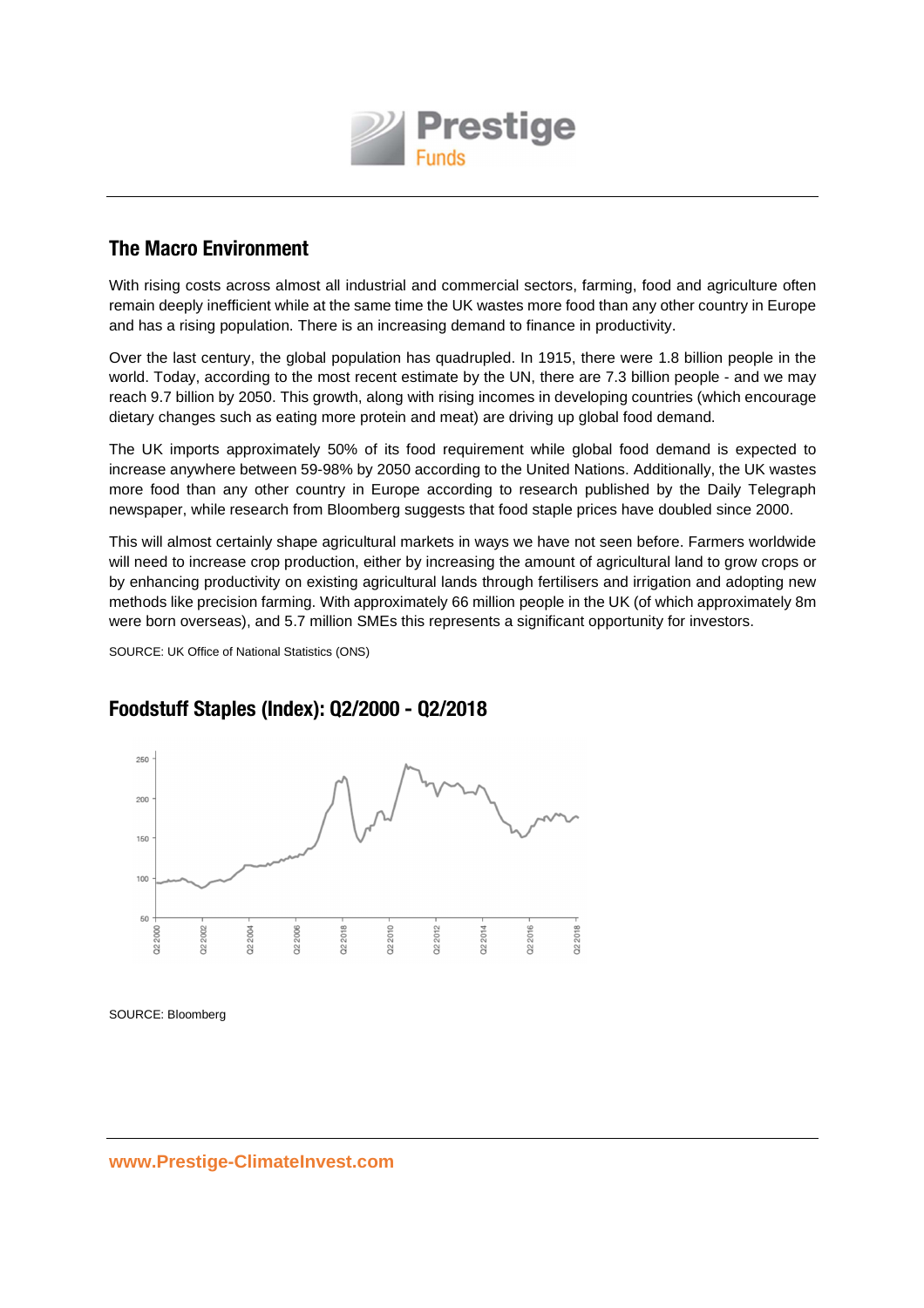

#### **Environmental concerns**

The UK is a full signatory to the Paris Climate Change Accord and has signed into law that it will be carbon neutral by 2050. The UK also announced the ban on sale of new petrol and diesel cars from 2030 and will potentially source up to 20% of its gas supplies from domestic renewable sources within ten years and entirely stop burning coal to generate electricity within 15 years. Additionally, the use of landfill waste disposal is also expected to stop within 15 years.

Rising electricity prices in the UK and higher taxes on landfill are causing these agricultural businesses to turn to green energy projects as a source of on-farm energy, utilising existing waste. However, farming and food production is also the second largest producer of C02 after energy production.

Investment and spending on renewable energy and electricity generation and charging infrastructure will increase significantly over the next 10 years. Taxes on polluters in the old economy will rise especially in areas such as waste which will encourage businesses to invest strategically in the 'greenification' of individual industries.

SOURCE: Prestige Asset Management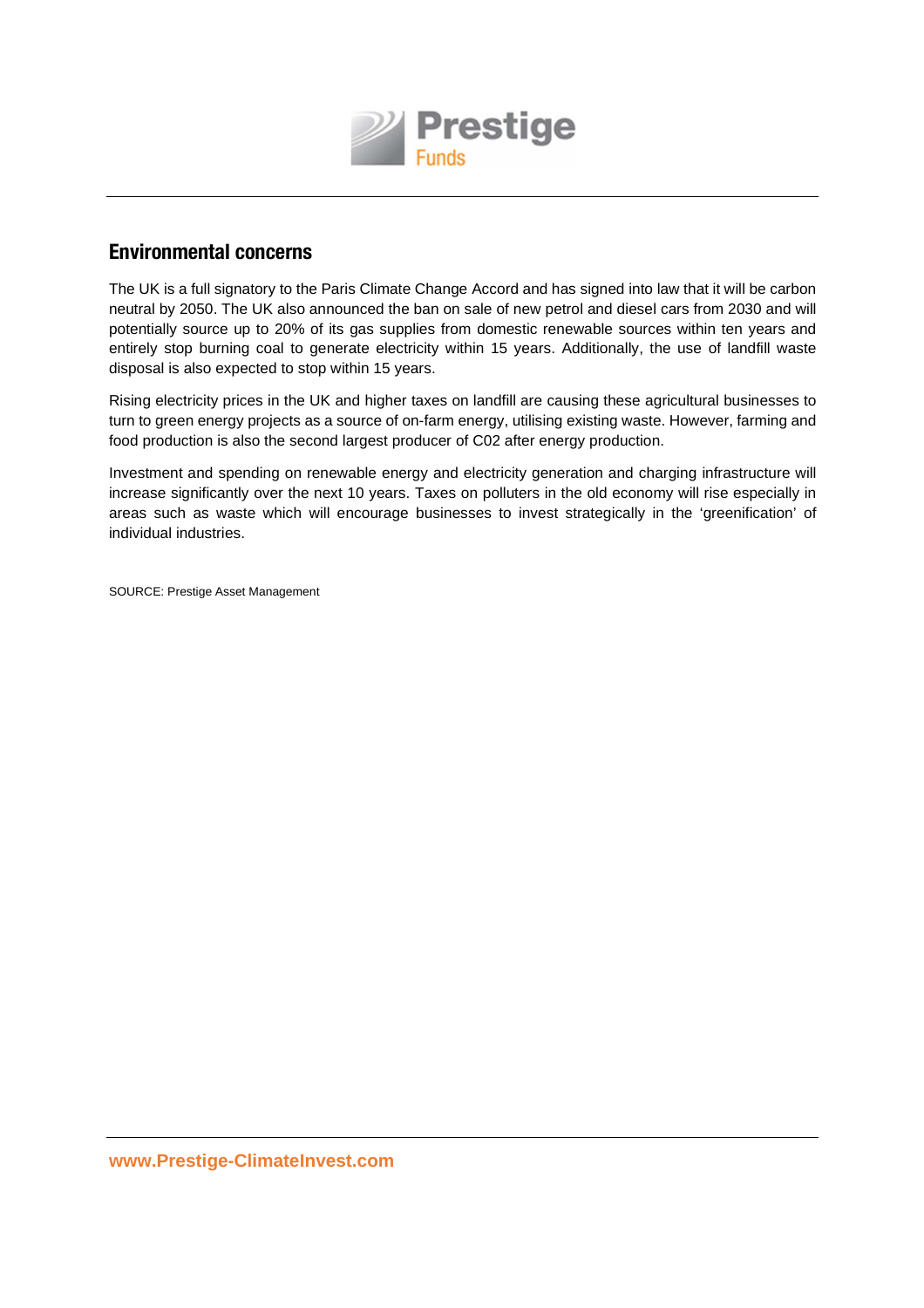

## **FOR FURTHER INFORMATION**

Stuart Fieldhouse Hawksmoor Partners, London

**T: +44 (0) 7793 882 230** 

**E: stuart@hawksmoorpartners.com** 

Craig Reeves Prestige, London

- **T: +44 (0) 203 178 4055**
- **E: craig.reeves@prestigefunds.com**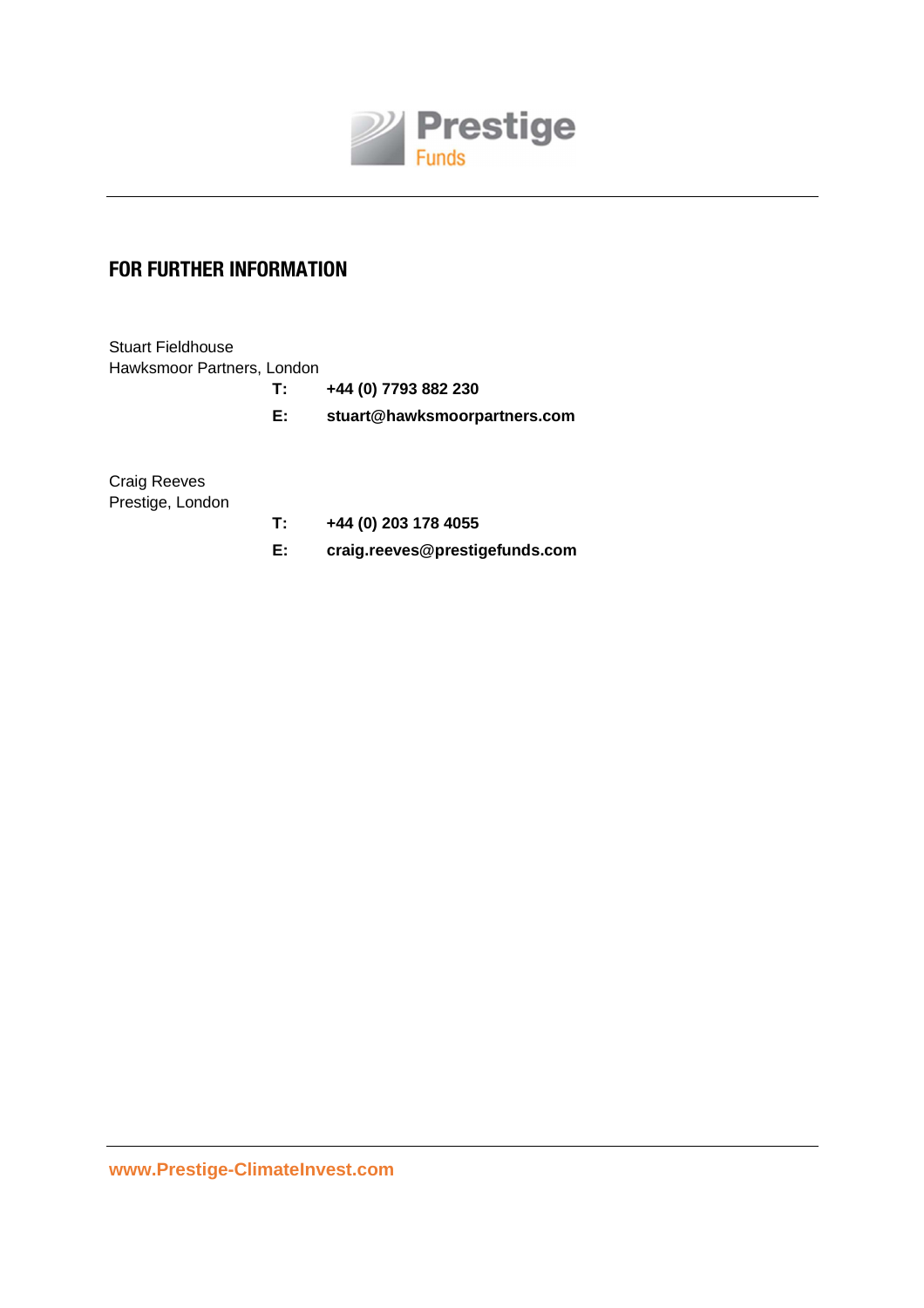

## **ABOUT PRESTIGE**

Founded in 2007, Prestige consists of several companies under common ownership and control. The objective of this enterprise is to provide professional, innovative financial products and services to a diverse international client base and to deliver consistent, positive investment returns.

Prestige is also committed to continuously improving all areas of its business while empowering and developing its diverse team of professionals - many of whom come from senior positions within banking, finance and investment management.

#### **The key strengths of Prestige are People, Processes and Systems**

Prestige was established just months before the largest ever global financial crisis which continues to significantly shape many aspects of our world today in economic, political and social terms.

Since then, and against many odds, Prestige has successfully launched several businesses and innovative financial products and services that now includes a team of over 100 professionals in the UK and several international financial centres as well as raising over USD 2 billion. It is testament to the hard work of its various teams, the systems and processes used, and the products and services created that the Prestige business continues to grow and evolve.

#### **We work at the centre, not the edge, of every transaction we do. Diligent, tenacious and resourceful.**

Established in 2007, Prestige Asset Management Limited (PAML) is a UK-based administration and marketing company authorised and regulated by the Financial Conduct Authority (FCA) (No: 486239) and is a member of the Alternative Investment Management Association (AIMA) and the Chartered Institute for Securities and Investment (CISI). PAML is entirely privately owned by its senior management. The company specialises in providing investment administration and marketing support services to international fund managers, wealth managers, asset managers, financial advisors and financial intermediaries.

Established in 2009, Prestige Fund Management Limited is a Cayman based Fund Management company registered with the Cayman Islands Monetary Authority (CIMA) and is entirely privately owned by its senior management. The company specialises in international alternative investments with a focus on absolute return, actively managed strategies and is responsible for the management and operation of several investment funds. Prestige Fund Management Limited is registered with the Cayman Islands Monetary Authority (CIMA).

Established in 2011, Prestige Capital Management Limited is a Malta-based investment management company regulated by the Malta Financial Services Authority (MFSA) and is entirely privately owned by its senior management. The company specialises in international alternative investments with a focus on absolute return, actively managed strategies and is responsible for the management and operation of several European-domiciled investment funds. Prestige Capital Management Limited is authorised and regulated by the Malta Financial Services Authority (MFSA) and is a member of the Malta Funds Industry Association (MFIA). Prestige Capital Management Limited is a full scope AIFM and is authorised as such in accordance with the Alternative Investment Fund Managers Directive (AIFMD).

**https://www.prestigefunds.marketing/wp-content/uploads/About-Prestige-International-Introduction.pdf**